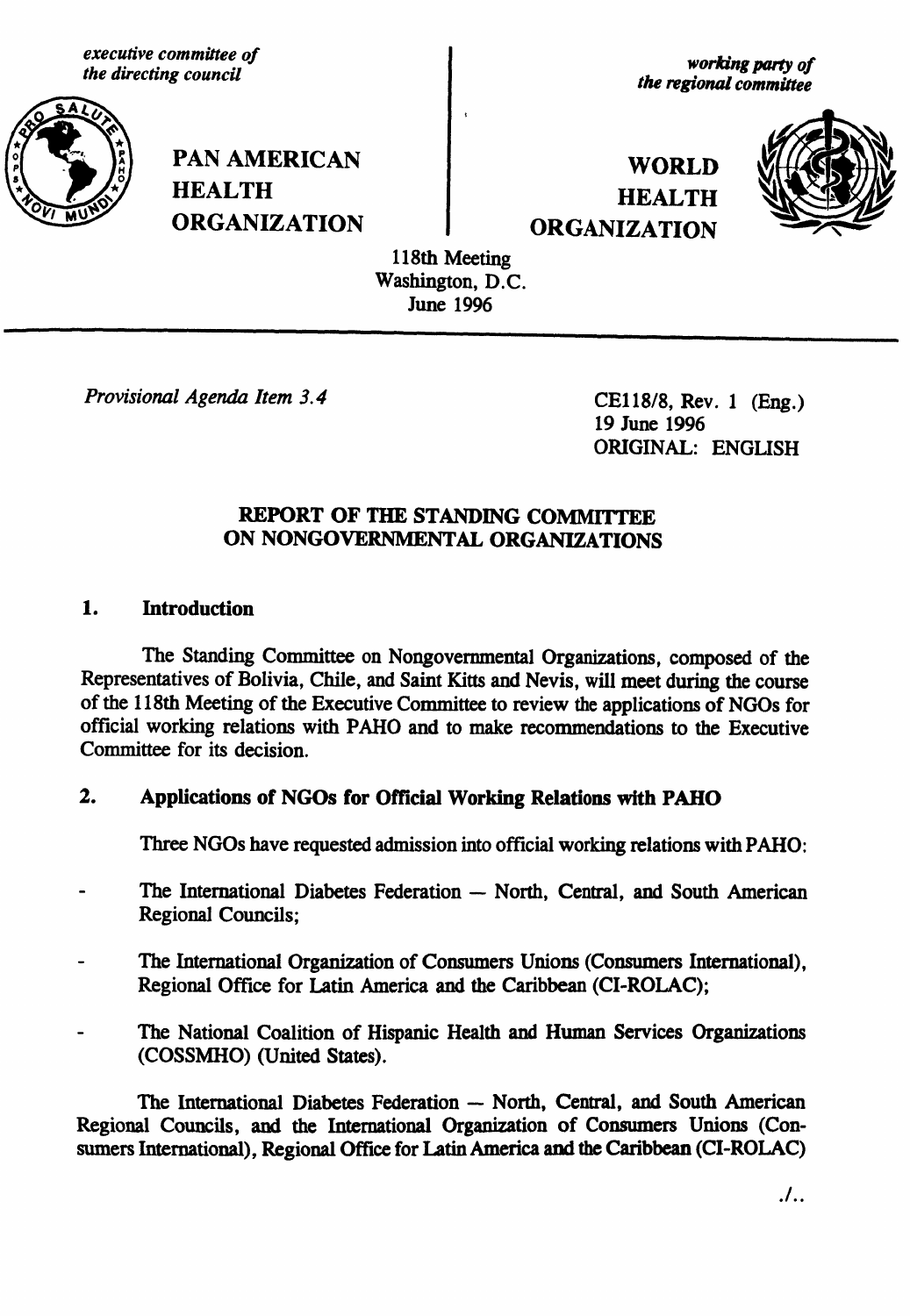*CEl18***/***8, Rev. 1* (*E*ng*.*) *Page 2*

pr*e*sently hav*e o*fficial r*e*lati*o*ns *w*ith WHO throug*h* their affiliation *w*ith the c*o*rre*s*p*o*nding internati*o*nal NGO. The Nati*o*nal C*o*aliti*o*n *o*f Hispanic Health and Human Services Organizati*o*n**s** (*C*OSSMHO) has been w*o*rking inf*o*rmally with PAHO *o*ver the past seve*r*al years.

I*n a*cc*or*dan*ce* with th*e* **Principles Governing Relations between the Pan American Health Organization and Nongovernmental Organi**za**tions** ad*o*pted by the Directing C*o*un*c*il in Res*o*luti*o*n CD38.R5 (1995), the three applicants*--*the Internati*o*nal Diabetes Federati*o*n *--* N*o*rth, Ce*n*tral, and S*o*uth Ameri*c*an Regi*o*nal C*o*un*c*ils; the Internati*o*nal Organizati*o*n *o*f C*o*nsumers Uni*o*ns (C*o*nsumer*s* Internati*o*nal), Regi*o*nal Office f*o*r *L*atin Ameri*c*a and the Caribbea*n* (*C*I-ROLAC); and the Nati*o*nal C*o*aliti*o*n of Hispanic Health and Human Services Organizati*o*ns (COSSMHO)*--*have submitted the required documentati*o*n, whi*c*h will be at the disp*o*siti*o*n *o*f the Standing C*o*mmittee.

Afte*r* th*e E*xe**c***u*tiv*e* C*o*mmittee ha*s* receiv*ed* the r*e*p*o*rt *o*f th*e* Stan*d*ing C*o*mmittee, it will make a decisi*o*n *o*n the establi*s*hment *o*f *o*fficial w*o*rking relati*o*ns with each *o*f these NGO*s*.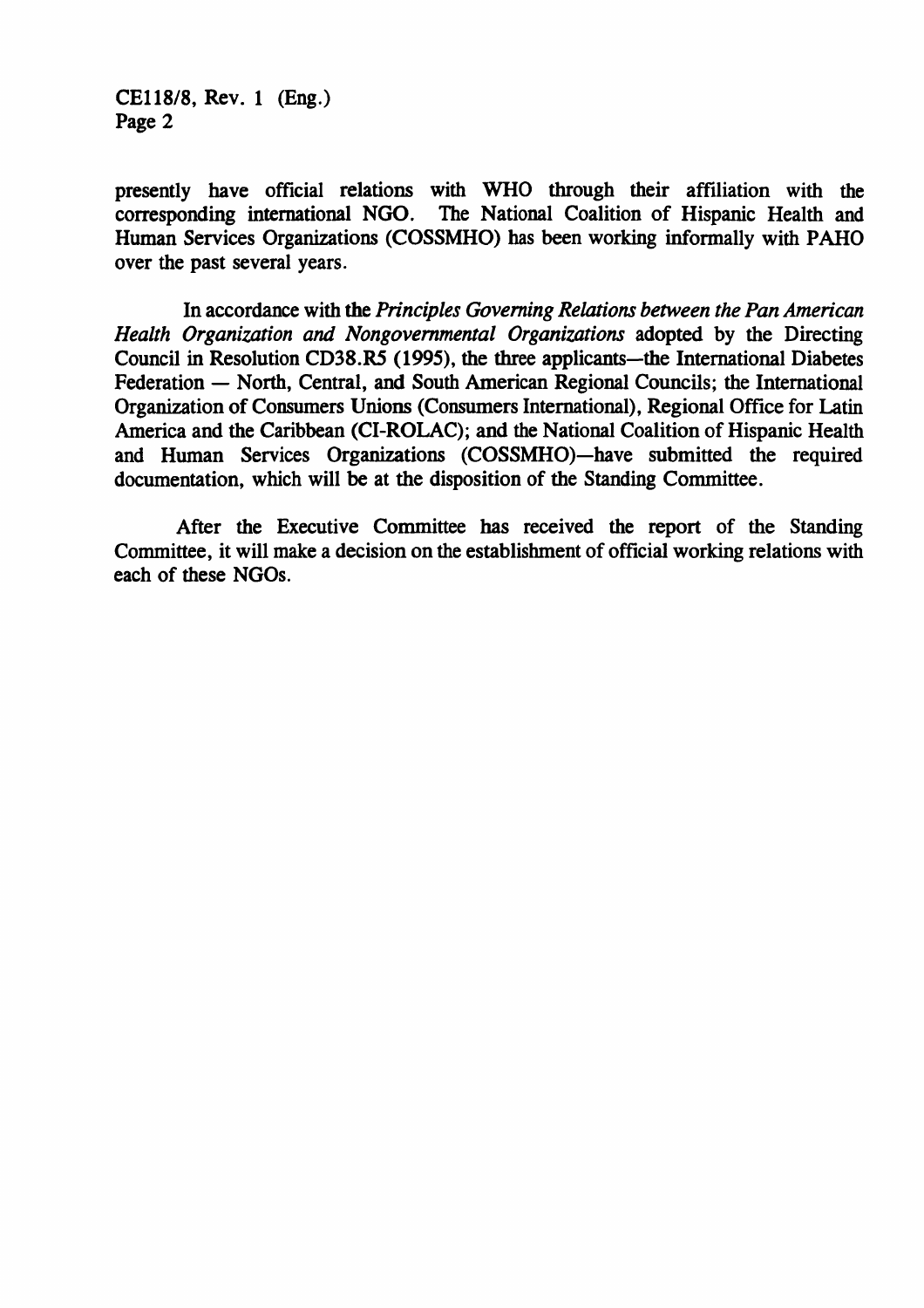executive committee of the directing council



**PAN AMERICAN HEALTH ORGANIZATION** 

working party of the regional committee

**WORLD HEALTH ORGANIZATION** 



118th Meeting Washington, D.C. **June 1996** 

Agenda Item 3.4

CE118/8, Add. I (Eng.) 26 June 1996 **ORIGINAL: ENGLISH** 

### REPORT OF THE STANDING COMMITTEE ON NONGOVERNMENTAL ORGANIZATIONS

The Standing Committee on Nongovernmental Organizations, composed of the Representatives of Bolivia (Dr. Javier Torres Goitia), Chile (Dr. Manuel Inostroza and Dr. Francisco Rivas), and Saint Kitts and Nevis (Dr. Earl Asim Martin), met on 26 June 1996 to consider the applications of three nongovernmental organizations for admission into official relations with the Pan American Health Organization and to make recommendations to the Executive Committee for its decision.

During 1995-1996, two inter-American NGOs and one national NGO corresponded with PAHO concerning possible admission into official relations and submitted all the necessary information as stipulated in the Principles Governing Relations between the Pan American Health Organization and Nongovernmental Organizations, adopted by the XXXVIII Meeting of the PAHO Directing Council in September 1995. The three NGOs applying for admission are: the International Diabetes Federation (IDF), North, Central, and South American Regional Councils; the International Organization of Consumers Unions (Consumers International), Regional Office for Latin America and the Caribbean (CI-ROLAC); and the National Coalition of Hispanic Health and Human Services Organizations (COSSMHO).

Both the International Diabetes Federation, North, Central, and South American Regional Councils; and the International Organization of Consumers Unions (Consumers International), Regional Office for Latin America and the Caribbean (CI-ROLAC) presently have official relations with WHO through their affiliation with the corresponding international NGO. The National Coalition of Hispanic Health and Human Services Organizations (COSSMHO) of the United States has been working informally with PAHO over the past several years.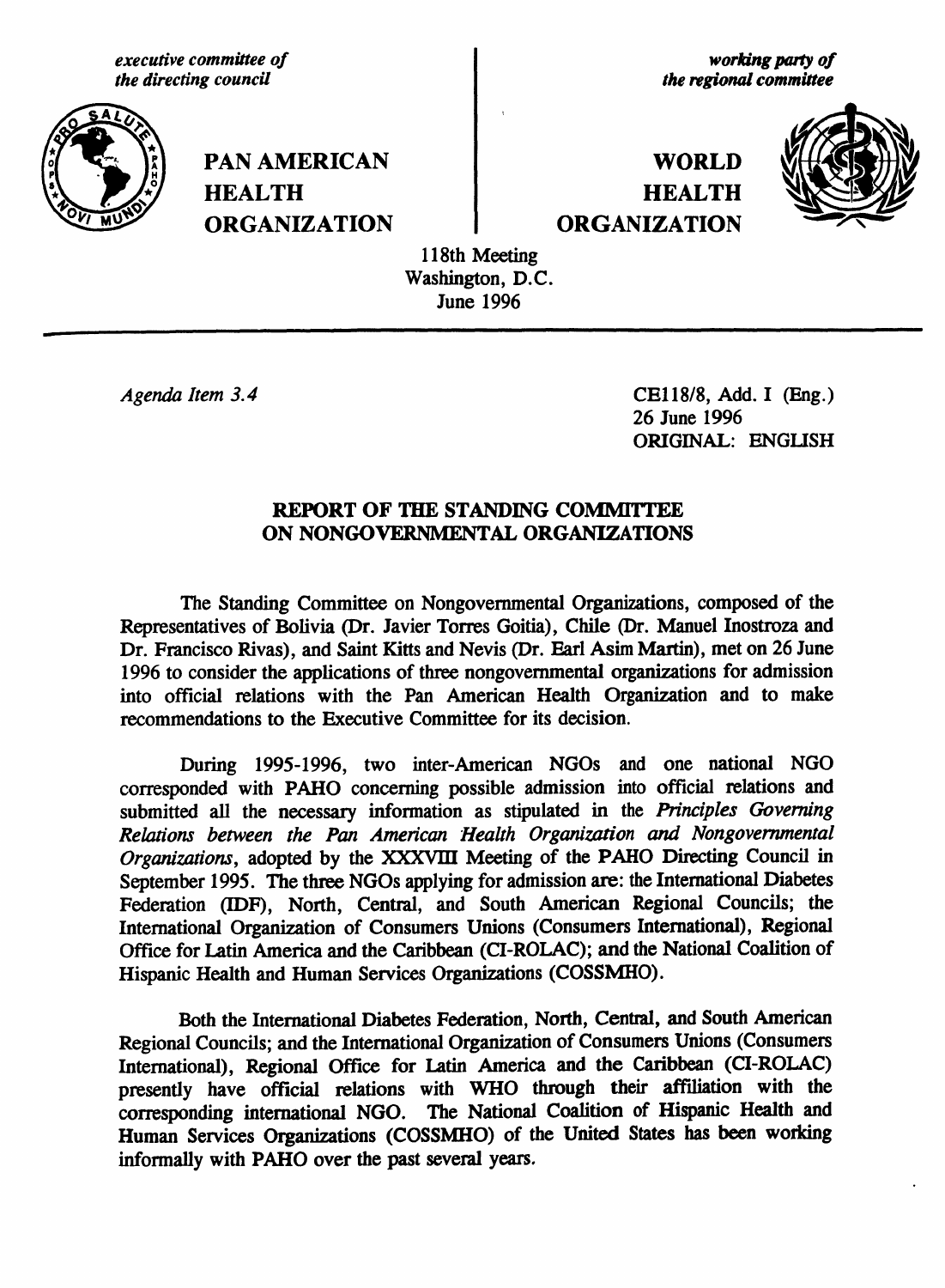*CE*11*8***/***8,* A*d*d. I (E*n*g.) Pag*e* 2

*After re*vi*ewin*g *the supportin*g d*o***c***u*me*nta*tio*n*, t*h***e** *Stan*ding *Co*mmi*ttee re***c***ommended the fol*l*owin*g:

- (*a*) *That PAHO establish o*ff*i***c***ial* re*lations with th*e *Internation*al *Diabet*e*s F*ed*eration, North, Central, and South Ameri***c***an Regional* C*oun***c***ils, and grant to it a*ll *the p*ri*vile*g*es afford*ed *nongovernmen*t*al or*g*anizations in o*ff*i*c*i*a*l* rela*tions with* PA*H*O;
- (*b*) *Tha*t *PAH*O *es*ta*blish official* re*la*tio*ns* w*i*t*h* t*he In*t*e*rnati*onal* O*r*g*aniza*t*i*o*n* o*f Consumers Unions* (*Consumers* I*nte*rn*ational*)*, R*eg*ional Offi*c*e for Lat*in *Am*e*ri*c*a* an*d th*e *Caribbean* (*C*I-*ROLA*C*) and grant to it a*l*l th*e *p*ri*vi*l*e*ge*s a*ff*orded nongovernm*e*nta*l *organiza*ti*on*s in *o*ffic*ia*l *r*e*lations with* P*AHO;*
- (c) *That PAHO* e*s*ta*b*li*sh o*ffi**c***i*al rela*tions with the Na*ti*onal* C*oalition of Hi*s*pani*c *He*a*lth and Hum*an *Ser*v*i***c***es Organiza*ti*ons* (*COSS*MI-*IO) and grant to it all th*e *priv*il*eges* aff*o*rded *non*g*overnm*e*ntal or*g*aniza*ti*ons* in *o*ffi**c***ial* re*lations with* P*AH*O.

I*n li*g*ht of the above, the Stand*ing *Committee r*e**c***ommends the fol*l*owin*g *proposed* re*solution for the* **c***onsidera*ti*on of the Exe***c***utiv*e C*ommitt*ee:

# **Proposed Resolution**

# A*DM*I*SSIO*N O*F NONGO*VE*R*NM\_*N*TAL O*R*G*A*NI*ZAT*I*O*N*S* IN*TO OF*FI*C*I*AL R*E**L***AT*I*ONS W*I*TH* T*H*E *PA*N *A***M**E*R*I*CAN H*E*AL*T*H* O*R*G*AN*I*Z*A*T*I*O*N

**THE l l 8th MEETING OF THE** E**XECUTIVE COMMITTEE**,

Having *studied* the r*e*p*or*t (D*o*cument C*E*l18**/**8, Add. I) *o*f the Standi*n*g C*o*mmittee *o*n N*o*ng*o*v*e*rnmental Organizati*o*ns; and

Bearing in mind th*e* **Principles Governing Relations between the Pan American Health Organization and Nongovernmental Organizations (1995),** 

### **RESOL**I**rES***:*

1. *TO* a*u*th*or*i*ze the establishmen*t *o*f *o*ffic*ial* rela*tions* w*i*th *th*e I*n*t*erna*ti*onal Dia*be*tes F*ed*er*a*t*i*on*, *North***,** Ce*ntra*l, an*d Sou*th Am*er*i*c*a*n Re*g*ional Coun*c*ils*.